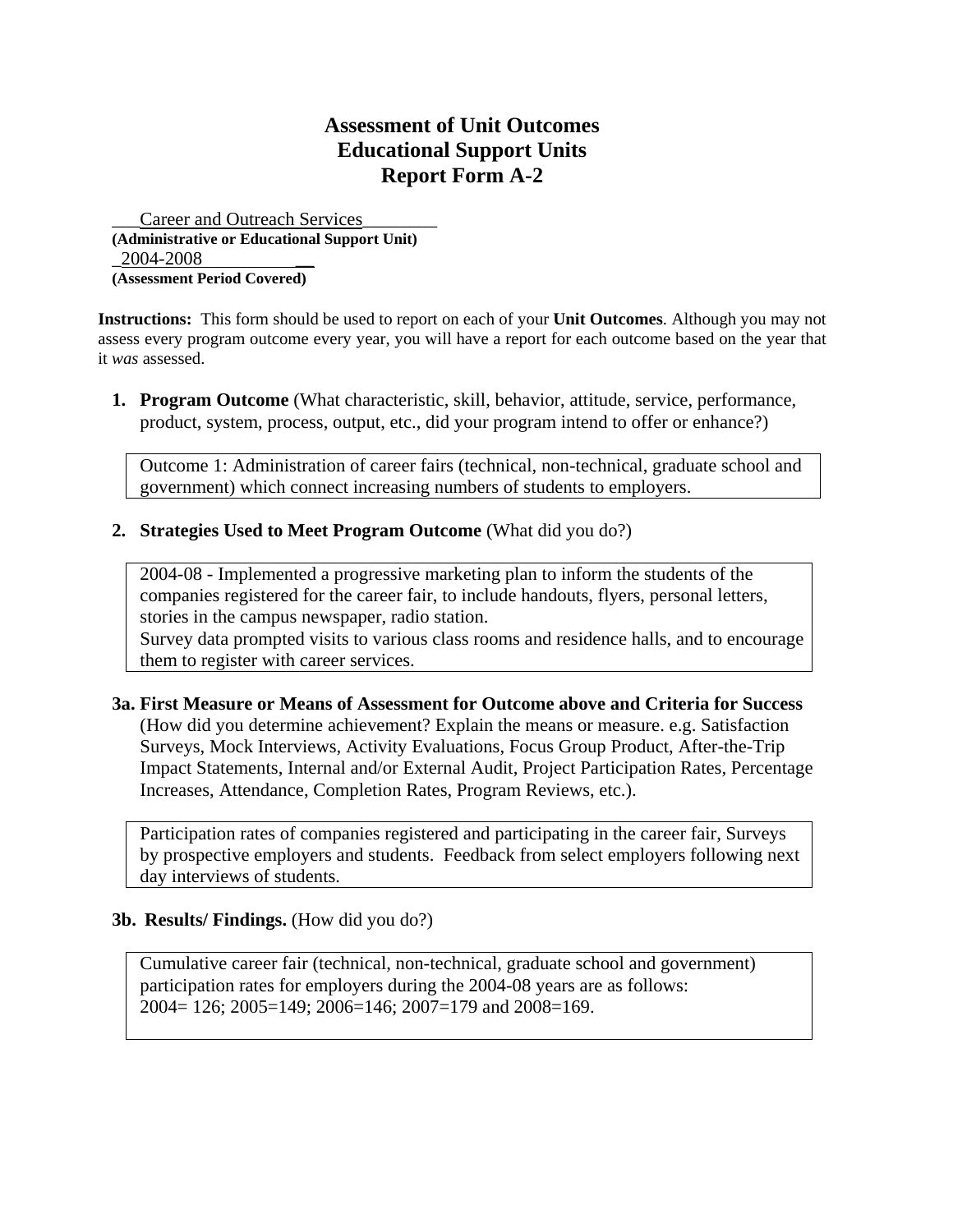## **3c. Use of Results to Improve Unit Services** (How did you use the findings?)

Utilization of survey data led to the implementation of more pre-career fair activities. Also, the data led staff to couple with corporate representatives and execute classroom visits. Information was given to students in addition to other give-aways provided by the prospective employers. Lastly, the data led to a collaboration with the department of Student Activities and Leadership to foster increased involvement of student organizations and the reactivation of the Career Ambassadors, a cadre of students organized to help promote career and outreach services.

**4a. Second Measure or Means of Assessment for Outcome above and Criteria for Success, if available.** (How did you determine achievement? Explain the means or measure. See section 3a for examples of measures.)

On-line survey to receive information from the students and prospective employers

## **4b. Results/ Findings.** (How did you do?)

.

The response provided a favorable to excellent evaluation of the event.

### **4c. Use of Results** (How did you use the findings?)

 Lunch will not be served in the student dining hall per the comments from employers. Open-ended comments indicated a preference for separate dining areas while at the Fairs.

**5. Documentation** (What is the evidence? Where is the evidence located? e.g. Vice President's Office, Office of the Associate Provost, Director's Office, Assessment Coordinator's Office, etc.?)\*

Copies of flyers, announcements, letters and newsprint are available in the Administrative Secretary's office; the director's office and general files stored on the computer; Survey results stored in electronic retrievable format.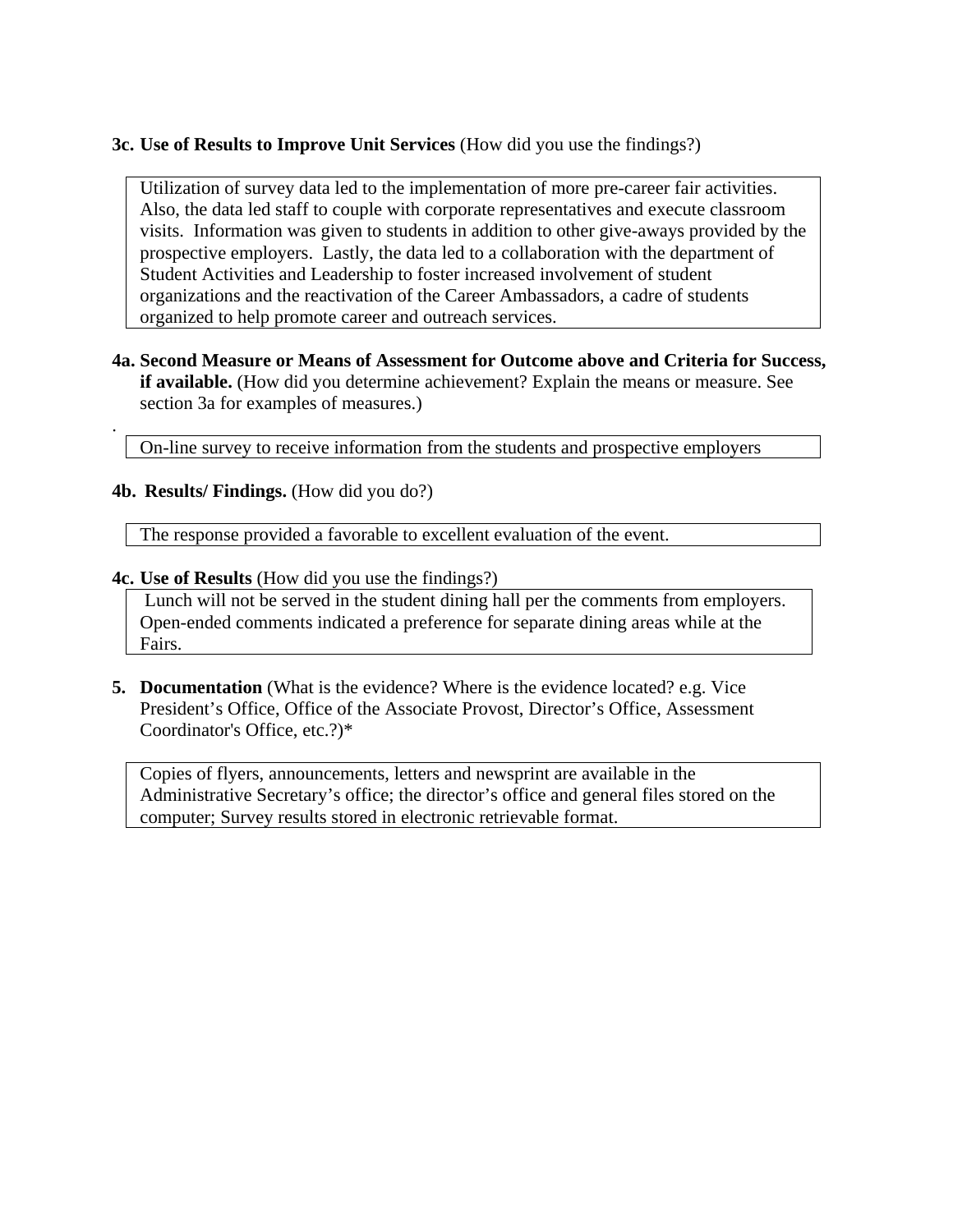Career and Outreach Services **(Administrative or Educational Support Unit)**  2004-2008 **(Assessment Period Covered)** 

**Instructions:** This form should be used to report on each of your **Unit Outcomes**. Although you may not assess every program outcome every year, you will have a report for each outcome based on the year that it *was* assessed.

**1. Program Outcome** (What characteristic, skill, behavior, attitude, service, performance, product, system, process, output, etc., did your program intend to offer or enhance?)

Outcome 2: Administration of programs and services which foster opportunities for students to enhance their pre-employment skills.

**2. Strategies Used to Meet Program Outcome** (What did you do?)

#### 2004-2008

- 1. Sponsored several workshops and seminars to assist students with pre-employment skills.
- 2. Co-sponsored activities with student organizations to include resume' writing/critiques, mock interviews, leadership training, networking workshops and networking socials with company representatives.
- 3 Classroom visits by staff and corporate employers to discuss pre-employment skills, such as interviewing techniques, resume writing, etc.

Fall 2008

4. Implemented "The Perfect Interview", an online mock interview program designed to assist students with interviewing techniques, which provides feedback at the end of each session.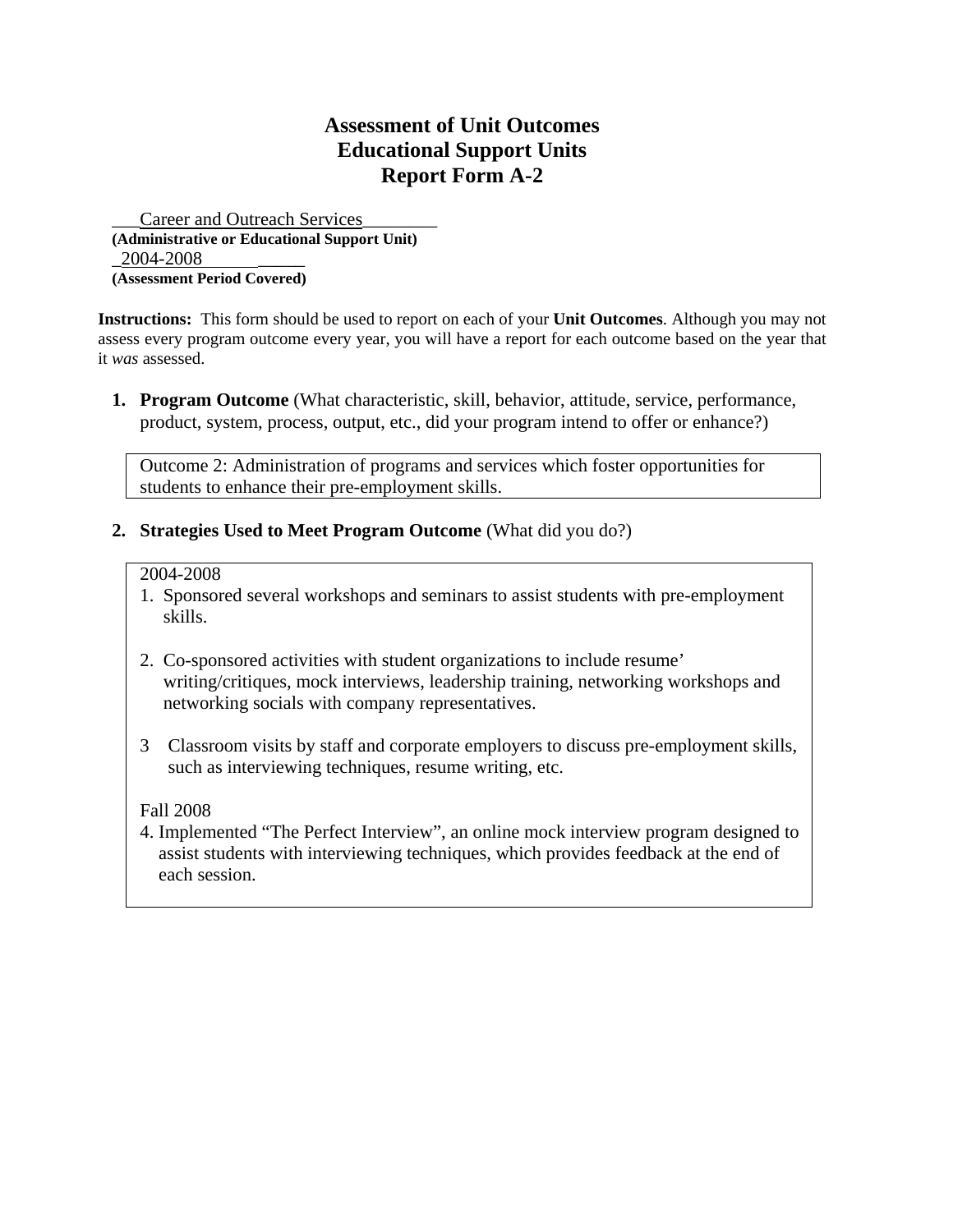- **3a. First Measure or Means of Assessment for Outcome above and Criteria for Success** (How did you determine achievement? Explain the means or measure. e.g. Satisfaction Surveys, Mock Interviews, Activity Evaluations, Focus Group Product, After-the-Trip Impact Statements, Internal and/or External Audit, Project Participation Rates, Percentage Increases, Attendance, Completion Rates, etc.).
	- 1. Satisfaction survey data from students and employers. Paper/pencil survey completed by students and employers in 2004-2006. An on-line survey was implemented in 2006-2008.

## **3b. Results/ Findings.** (How did you do?)

More than 90 percent of the respondents reported a favorable to excellent response on the satisfaction survey. Staff noticed comments from respondents alluded to a desire to move from paper/pencil to computer based survey. A new on-line survey was begun in 2006.

## **3c. Use of Results to Improve Unit Services** (How did you use the findings?)

- 1. Results of surveys led to the continuation of pre-employment activities and the classroom visits by prospective employers and Career Services staff members.
- 2. Findings also led to teaming up with student organizations to improve student participation in pre-employment activities.
- **4a. Second Measure or Means of Assessment for Outcome above and Criteria for Success, if available.** (How did you determine achievement? Explain the means or measure. See section 3a for examples of measures.)

N/A

.

## **4b. Results/ Findings.** (How did you do?)

N/A

## **4c. Use of Results** (How did you use the findings?)

N/A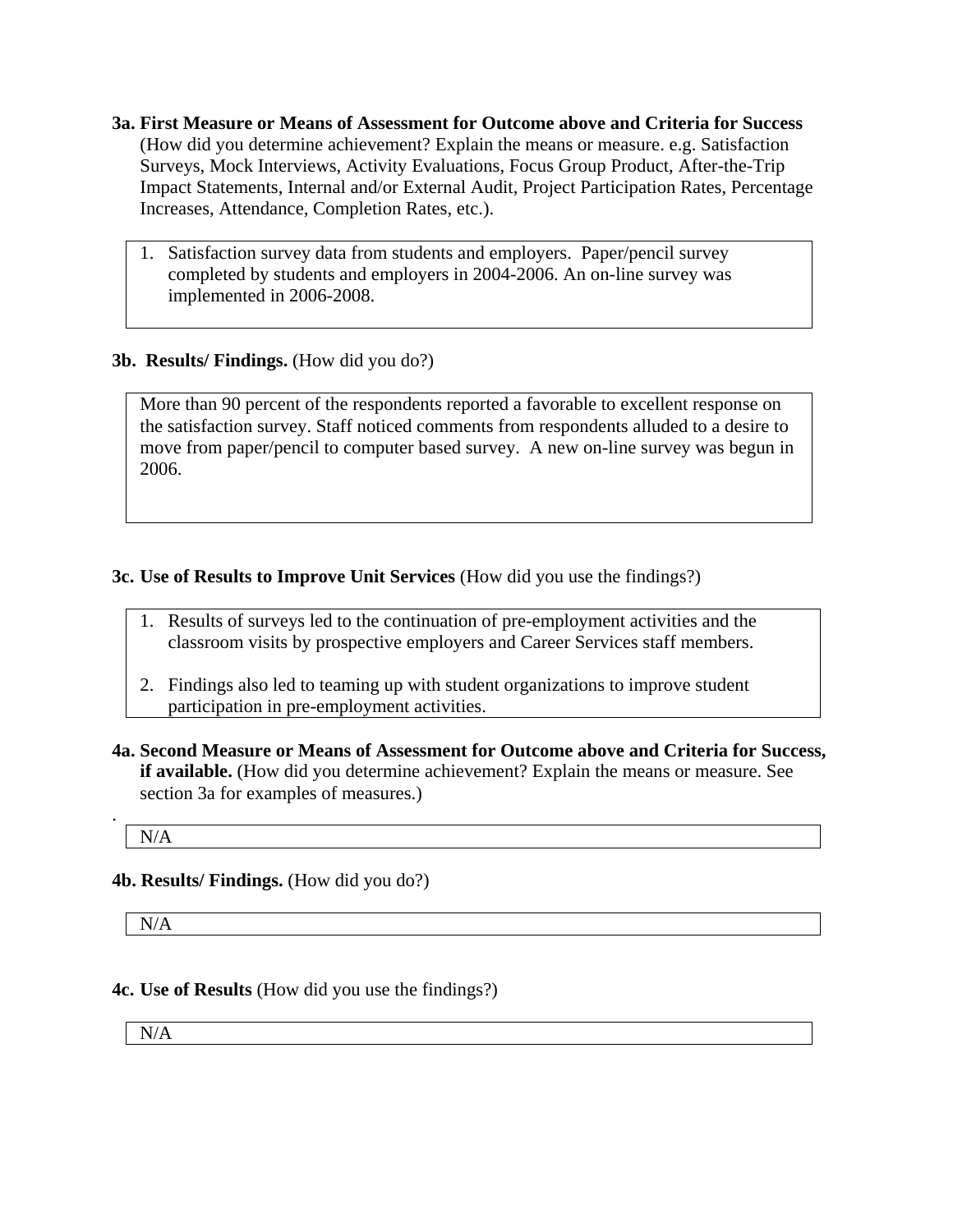**5. Documentation** (What is the evidence? Where is the evidence located? e.g. Vice President's Office, Office of the Associate Provost, Director's Office, Assessment Coordinator's Office, etc.?)\*

Copies of flyers, announcements, letters and paper/pencil surveys are available in the office of Glenda Jones, Director for Career & Outreach Services, Evans Hall, Room 217. Results of the electronic data are retrievable by the Director through a password protected in NACElink.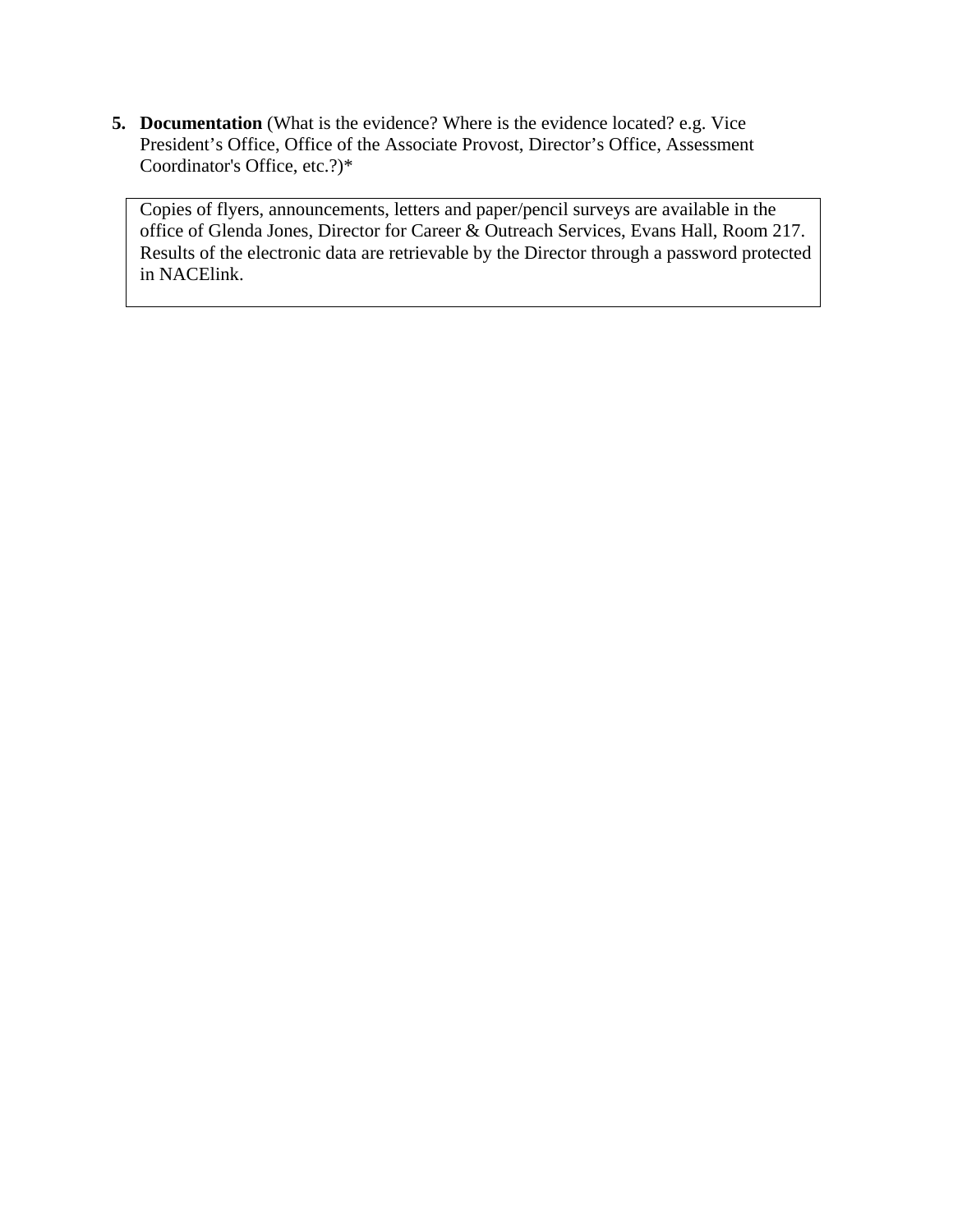Career and Outreach Services **(Administrative or Educational Support Unit)**  2004-2008 **(Assessment Period Covered)** 

**Instructions:** This form should be used to report on each of your **Unit Outcomes**. Although you may not assess every program outcome every year, you will have a report for each outcome based on the year that it *was* assessed.

**1. Program Outcome** (What characteristic, skill, behavior, attitude, service, performance, product, system, process, output, etc., did your program intend to offer or enhance?)

Outcome 3: Maintenance of public school, business, and community partnerships to increase the long-range employability of perspective students.

**2. Strategies Used to Meet Program Outcome** (What did you do?)

#### 2004-2008

- 1. In 2004 the university business/industry cluster was reactivated. The university business/industry is a partnership among corporate and government employers, university administrators and students designed to aid and assist the University in producing programs to achieve its goals of preparing students for careers.
- 2. Strengthened the partnership with the parent association.
- 3. Reactivated the Career & Outreach Services Advisory Board which is a partnership among employers, Career Services staff and students.
- 4. Enhanced the Pre-College Enrichment programs with emphasis on the arts.
- 5. In 2007-2008 implemented the ExxonMobil-Bernard Harris Summer Science Camp, an external partnership, for middle school students in the surrounding area of Prairie View A&M University.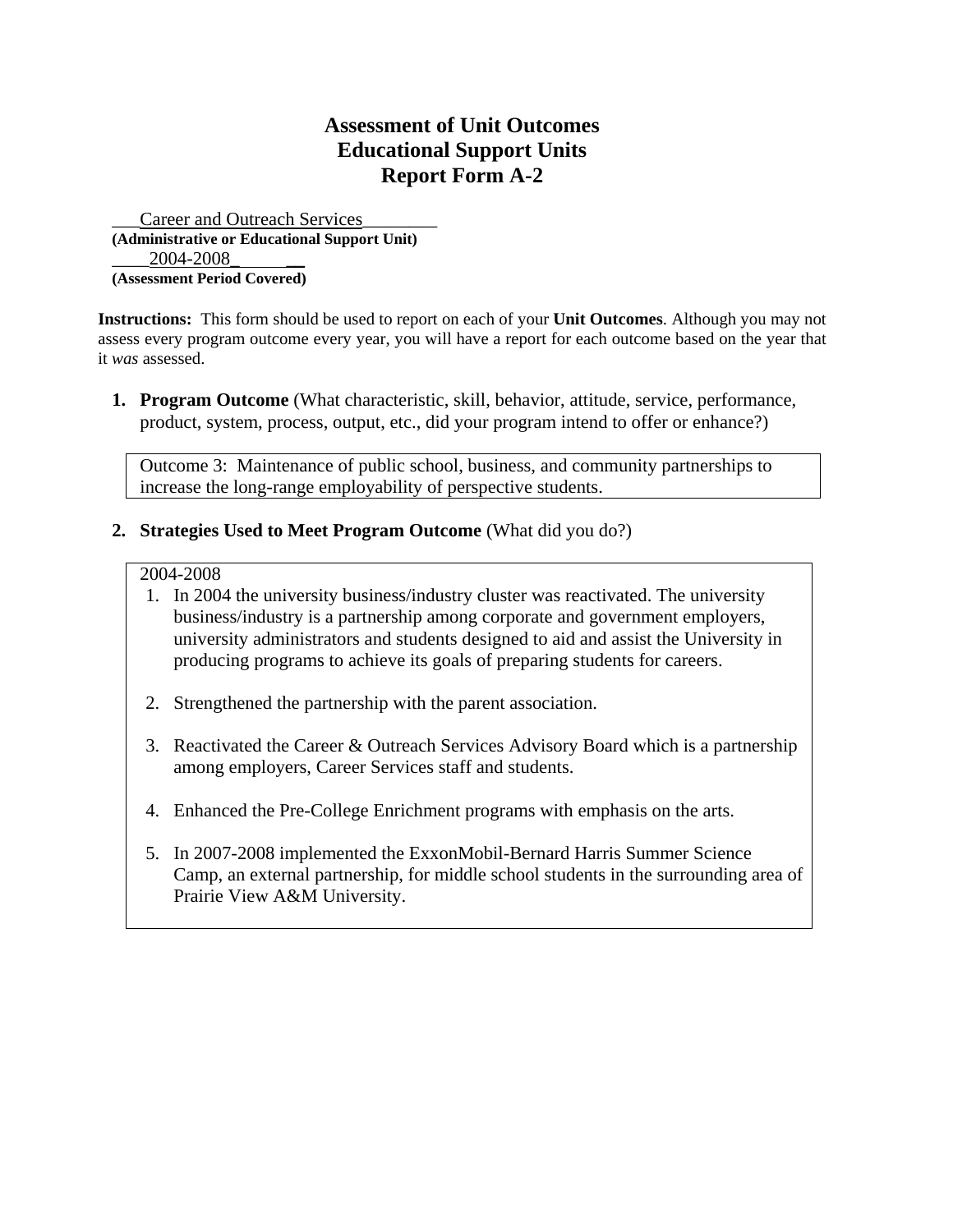**3a. First Measure or Means of Assessment for Outcome above and Criteria for Success** (How did you determine achievement? Explain the means or measure. e.g. Satisfaction Surveys, Mock Interviews, Activity Evaluations, Focus Group Product, After-the-Trip Impact Statements, Internal and/or External Audit, Project Participation Rates, Percentage Increases, Attendance, Completion Rates, etc.).

The achievement of the goal was determined by the number of outreach/partnerships which were established or maintained.

## **3b. Results/ Findings.** (How did you do?)

The success measure this outcome was achieved. Outreach/partnerships maintained or established are as follows:

2004 – reactivated the University Business/Industry Cluster which represents a renewed relationship with 35 companies.

2005

2006 – A shortage of staff adversely affected operation the Career & Outreach Services Advisory Board.

2007 – Membership declined to 17 companies within the Cluster due to the economic downturn.

 Middle school summer science program represents an expanded partnership with ExxonMobil.

2008 – Renewed partnership was established with The Pepsi Bottling Group.

### **3c. Use of Results to Improve Unit Services** (How did you use the findings?)

The office will seek to strengthen the Advisory Board in the future. A graduate student has been hired to assist with the Pre-College Enrichment program. We will also make efforts to regain former and attract new members in the Cluster organization when the economy improves.

**4a. Second Measure or Means of Assessment for Outcome above and Criteria for Success, if available.** (How did you determine achievement? Explain the means or measure. See section 3a for examples of measures.)

N/A

.

#### **4b. Results/ Findings.** (How did you do?)

N/A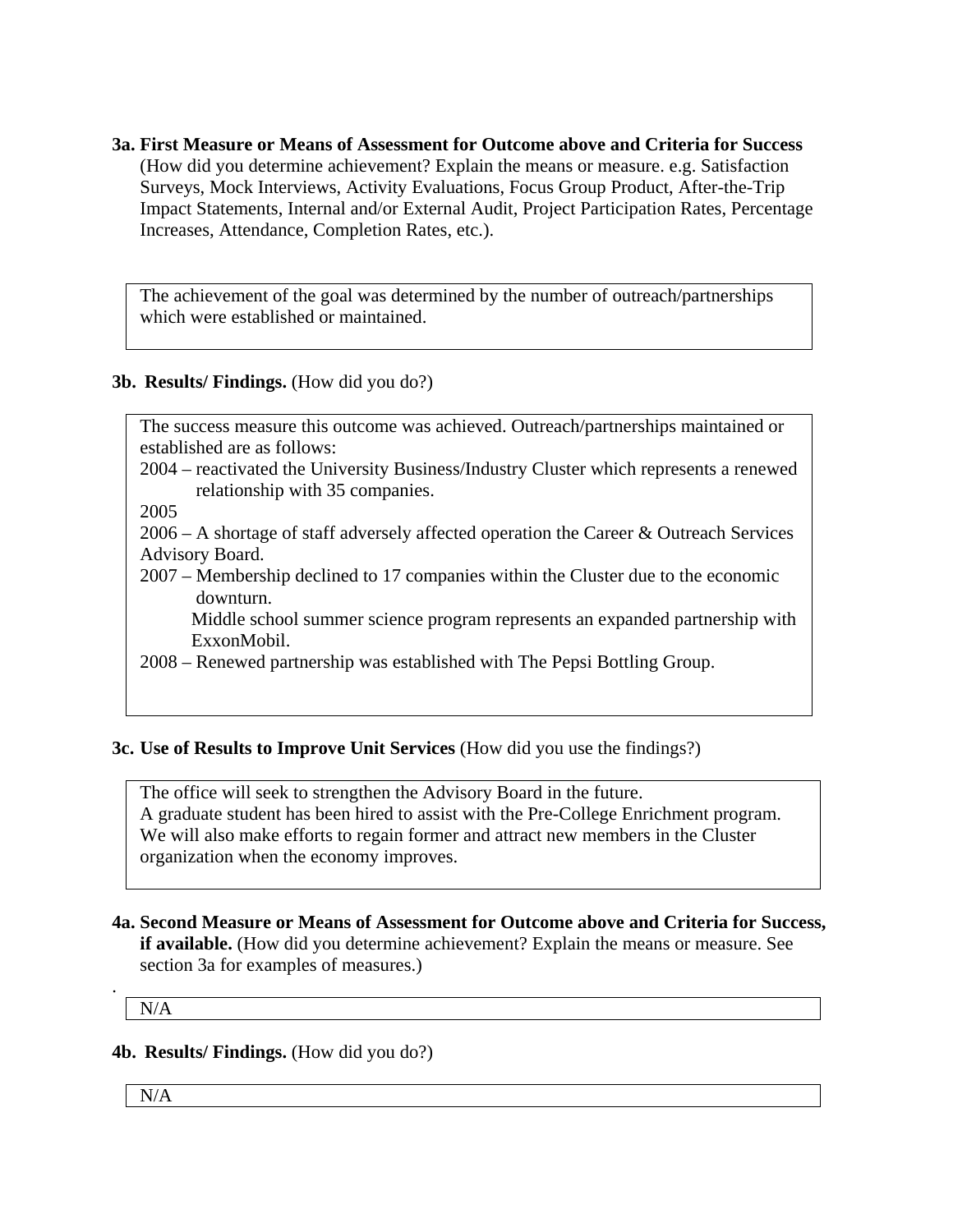**4c. Use of Results** (How did you use the findings?)

N/A

**5. Documentation** (What is the evidence? Where is the evidence located? e.g. Vice President's Office, Office of the Associate Provost, Director's Office, Assessment Coordinator's Office, etc.?)\*

Copies Advisory Board, Cluster members and ExxonMobil Bernard Harris members can be found in the office of Glenda Jones, Director of Career & Outreach Services.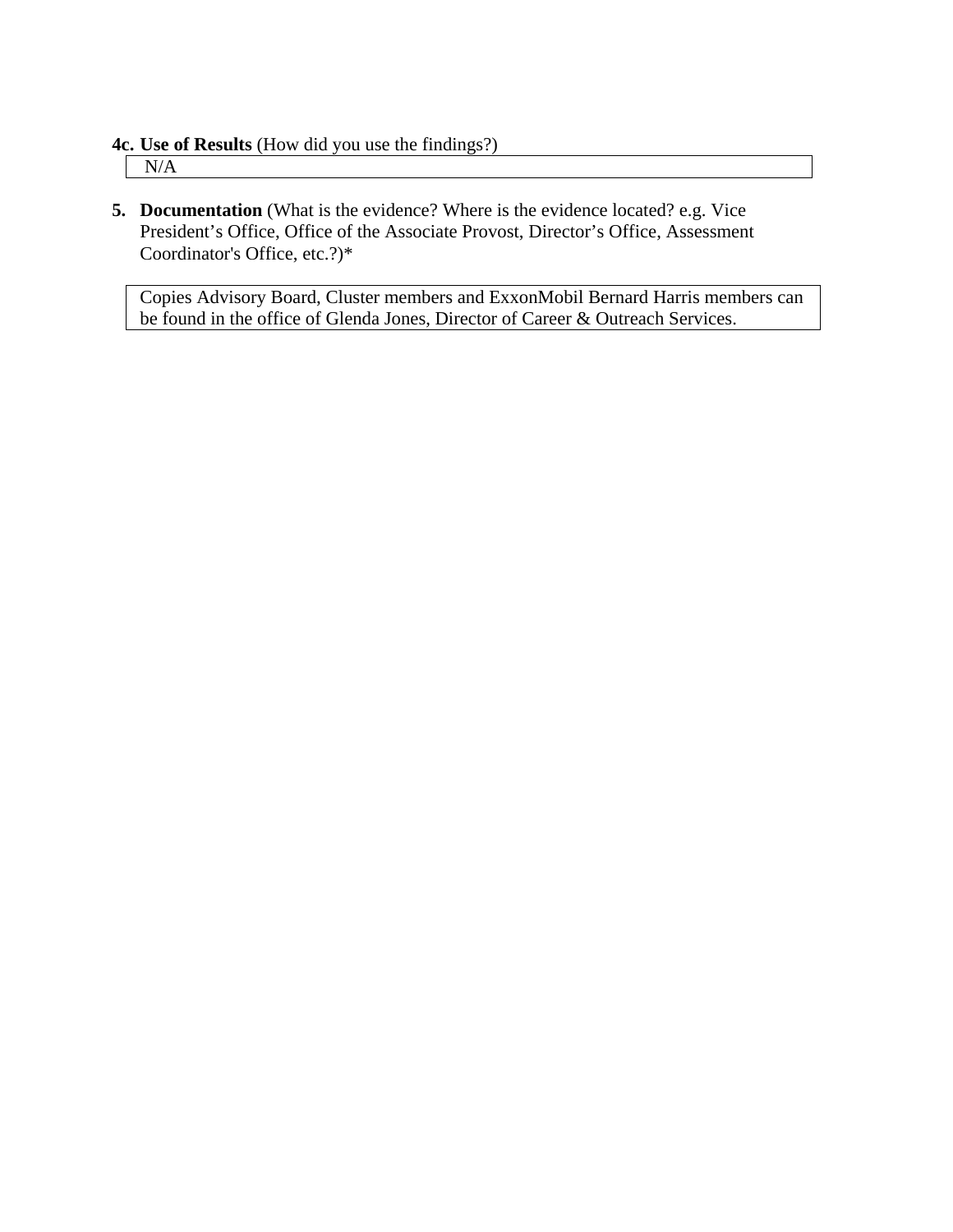Career and Outreach Services **(Administrative or Educational Support Unit)**  2004-2008 **(Assessment Period Covered)** 

**Instructions:** This form should be used to report on each of your **Unit Outcomes**. Although you may not assess every program outcome every year, you will have a report for each outcome based on the year that it *was* assessed.

**1. Program Outcome** (What characteristic, skill, behavior, attitude, service, performance, product, system, process, output, etc., did your program intend to offer or enhance?)

Outcome 4. Maintenance of quality staff to administer the programs and services of the office. Subscriptions, memberships and attendance (NACE, TAMU Symposium, SoACE).

**2. Strategies Used to Meet Program Outcome** (What did you do?)

Staff members maintained membership and participated in professional organizations throughout the year, participated in conferences, workshops and other career services related organizations.

**3a. First Measure or Means of Assessment for Outcome above and Criteria for Success** (How did you determine achievement? Explain the means or measure. e.g. Satisfaction Surveys, Mock Interviews, Activity Evaluations, Focus Group Product, After-the-Trip Impact Statements, Internal and/or External Audit, Project Participation Rates, Percentage Increases, Attendance, Completion Rates, etc.).

Participation rates of the staff.

## **3b. Results/ Findings.** (How did you do?)

100% staff participation in development activities.

### **3c. Use of Results to Improve Unit Services** (How did you use the findings?)

Implementation of new innovative programs for the students, involvement of other units and organizations in delivery of service. Conference information regarding best practices was shared with other departments. Lastly, improvements were made in various projects and the implementation of new ideas to enhance career service programs for students.